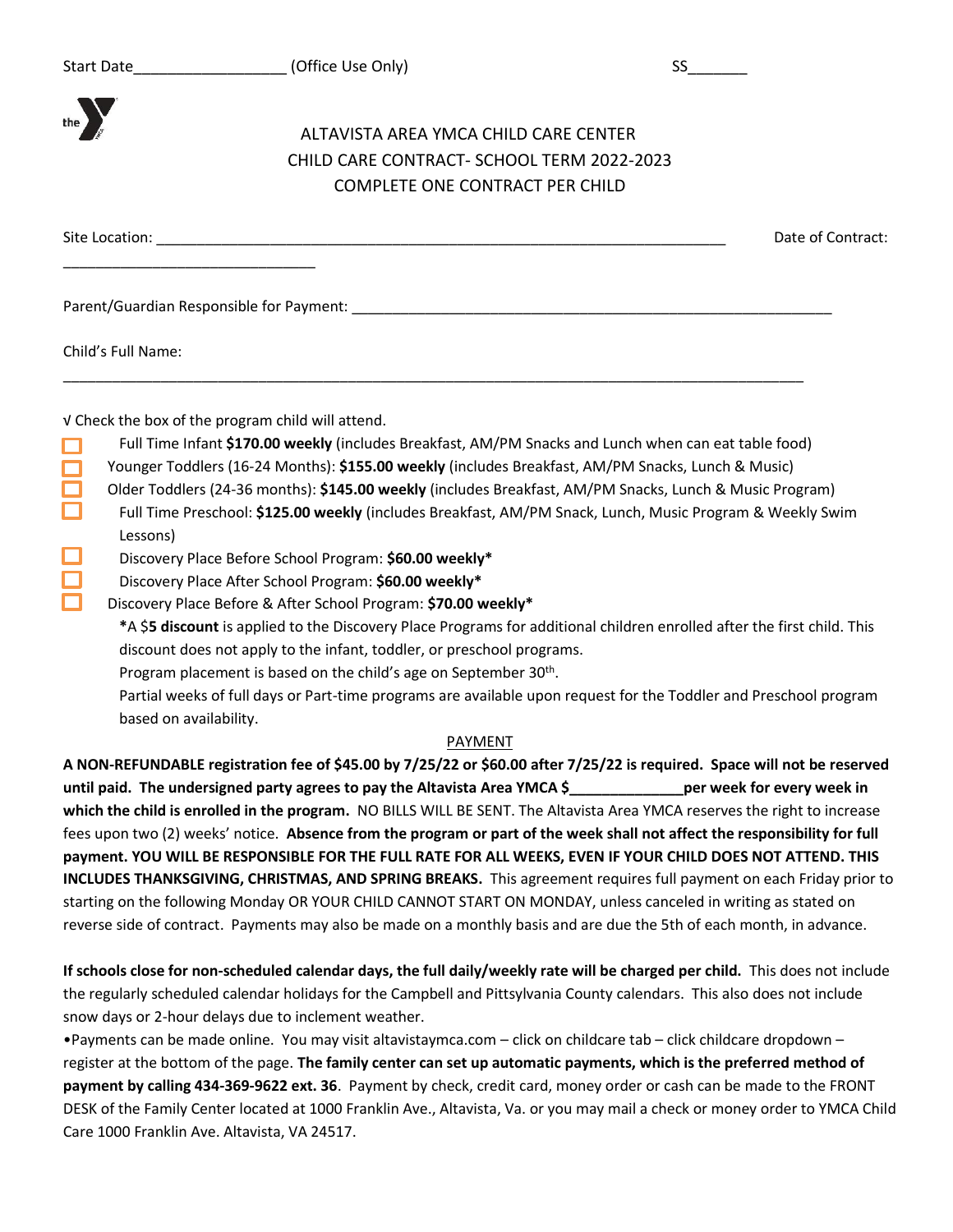#### •**STAFF CANNOT ACCEPT PAYMENTS AT ANY SCHOOL SITE LOCATION.**

•Returned checks are subject to a service fee of \$25.00. If two checks are returned on the same account, the account must become a "cash, credit or money order" account.

- •A LATE FEE of \$1.00 per minute per child is calculated starting at 6:01 PM.
- Late payments are subject to a 5% late charge.

#### ENROLLMENT/TERMINATION

#### SPACE FOR YOUR CHILD WILL NOT BE RESERVED UNTIL THE REGISTRATION FEE IS PAID ALONG WITH THE FIRST PAYMENT.

•The YMCA reserves the right to terminate immediately a child's enrollment in the program for any act, word or condition of the child or parent causing disruptions, safety concerns or health concerns for the child, other children, or employees of the YMCA. You are subject to dismissal if your account is not kept current, after missing 1 WEEK PAYMENT.

•\*\*THE CHILD'S ENROLLMENT CAN BE CANCELED BY THE UNDERSIGNED RESPONSIBLE PARTY BY GIVING A 2 WEEK WRITTEN NOTICE. NOTIFICATION MUST BE EMAILED TO cancel@altavistaymca.com NO PHONE CALLS FOR CANCELLATIONS WILL BE ACCEPTED.

#### SCHEDULING

The program runs from the first day of public school through the last day of school, Monday through Friday. Childcare is available and charged as any other week, full amount, even during our holidays, whether your child attends or not. Our programs run on the school calendar for Campbell & Pittsylvania County Public Schools. **All sites are closed August 15 th (Except Gretna), Labor Day, Thanksgiving Day, Day after Thanksgiving, 12/23/22, 12/26/22, 12/30/22, 1/2/23, Easter Monday, and Memorial Day. If schools close for non-scheduled calendar days, the full daily/weekly rate will be charged per child.** This does not include the regularly scheduled calendar holidays for the Campbell and Pittsylvania County calendars. This does not include snow days or 2-hour delays due to inclement weather.

## RESPONSIBILITIES

•The parties agree that the Altavista Area YMCA shall not be responsible for medical expenses, incurred by or for the child, not covered by insurance.

•If this account becomes delinquent, the undersigned responsible party shall be responsible for all service charges, expenses, court cost, attorney's fees or collection agency fees incurred to collect this debt.

# **POST OFFICE BOXES ARE NOT ACCEPTABLE ON THIS CONTRACT. ALL INFORMATION HAS TO BE COMPLETED. THE HOME & WORK ADDRESS MUST BE COMPLETELY FILLED OUT WITH THEIR PHYSICAL 911 ADDRESS.**

I/WE hereby agree to the terms of this contract. DO NOT SIGN CONTRACT FOR SPOUSE.

|                       | Mother's Printed         |    |            |                                                                                           |                           |                          | Mother's   |  |
|-----------------------|--------------------------|----|------------|-------------------------------------------------------------------------------------------|---------------------------|--------------------------|------------|--|
|                       | DOB_____________________ |    |            |                                                                                           |                           |                          |            |  |
|                       |                          |    |            |                                                                                           |                           | Zip Code________________ |            |  |
|                       | Mother's Place           | of | Employment | and                                                                                       | 911                       | Employment               | address:   |  |
|                       |                          |    |            |                                                                                           | Zip                       |                          |            |  |
|                       |                          |    |            |                                                                                           |                           |                          |            |  |
|                       |                          |    |            |                                                                                           |                           |                          |            |  |
| Cell                  |                          |    | #          | the control of the control of the control of the control of the control of the control of |                           |                          | Email      |  |
|                       |                          |    |            |                                                                                           |                           |                          |            |  |
| Father's              |                          |    |            |                                                                                           |                           |                          | Signature: |  |
| Father's Printed Name |                          |    |            |                                                                                           |                           |                          |            |  |
|                       |                          |    |            |                                                                                           | Zip Code ________________ |                          |            |  |